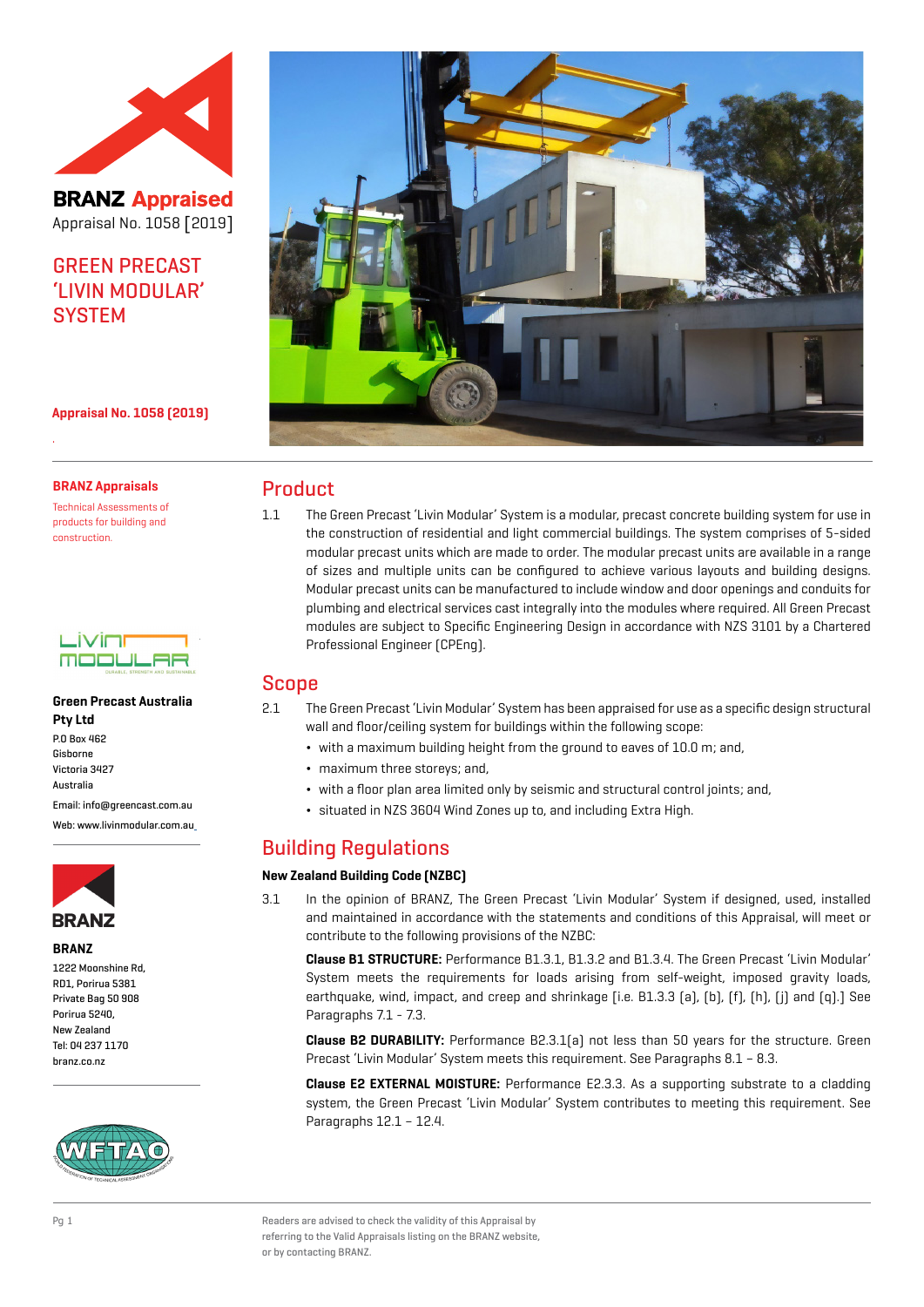

**Clause E3 INTERNAL MOISTURE:** Performance E3.3.1. As a substrate to an impervious and easily cleaned lining system, the Green Precast 'Livin Modular' System contributes to meeting this requirement. See Paragraphs 13.1 – 13.4.

**Clause F2 HAZARDOUS BUILDING MATERIALS:** Performance F2.3.1. The Green Precast 'Livin Modular' System meets this requirement and does not present a health hazard to people.

**Clause G6 AIRBORNE AND IMPACT SOUND:** Performance G6.3.1 and G6.3.2. The Green Precast 'Livin Modular' System contributes to meeting these requirements. See Paragraph 14.1.

**Clause H1 ENERGY EFFICENCY:** Performance H1.3.1 and H1.3.2E. The Green Precast 'Livin Modular' System contributes to meeting these requirements. See Paragraphs 15.1 – 15.5.

# Technical Specification

4.1 The Green Precast 'Livin Modular' System is a modular, precast concrete building system for use in the construction of residential and light commercial buildings. The system comprises of made to order 5-sided modular precast units available in the following range of sizes:

| Module<br>Code: | <b>External Dimensions (LxWxH):</b> | Internal Floor Area - 90 mm<br>wall thickness $\lceil m^2 \rceil$ : | <b>Nominal Module</b><br><b>Weight (tonnes)</b> |
|-----------------|-------------------------------------|---------------------------------------------------------------------|-------------------------------------------------|
| А               | 5 X 3.5 X 2.81 m                    | 15.84                                                               | 15.6                                            |
| B               | 7 X 3.5 X 2.81 m                    | 22.44                                                               | 20.1                                            |
| C               | $6 \times 3.5 \times 3.11$ m        | 19.14                                                               | 19.24                                           |
| D               | $8 \times 3.5 \times 3.11$ m        | 25.74                                                               | 24                                              |
|                 | $9 \times 3.5 \times 3.11$ m        | 29.04                                                               | 26.4                                            |

- 4.2 The walls of the modular precast units can be varied in thickness to suit the structural requirements of the building design. The minimum wall thickness is 90 mm to ensure appropriate cover to reinforcement.
- 4.3 All modular precast units can be manufactured to include window and door openings and conduits for plumbing and electrical services cast integrally into the modules as required. The modules can be configured to achieve various layouts and building designs.
- 4.4 All modular precast units are subject to Specific Engineering Design by a Chartered Professional Engineer in accordance with NZS 3101, with consideration given to structural loads and building importance levels.
- 4.5 Supporting foundation structures, ground floor slabs and structural connections between modular precast units are subject to Specific Engineering Design. Design of these elements have not been assessed by BRANZ and are outside the scope of the Appraisal.

### Handling and Storage

5.1 The modular precast units should ideally be installed into position directly from transport delivery. Where it is necessary to store modular precast units on site, they shall be stored on stable, flat ground and protected from impact damage from vehicles. Movements of the modular precast units on the site should be kept to a minimum to further minimize the risks of damage.

### Technical Literature

6.1 Refer to the Appraisals listing on the BRANZ website for details of the current Technical Literature for The Green Precast 'Livin Modular' System. The Technical Literature must be read in conjunction with this Appraisal. All aspects of design, installation, use and maintenance contained within the Technical Literature and within the scope of this Appraisal must be followed.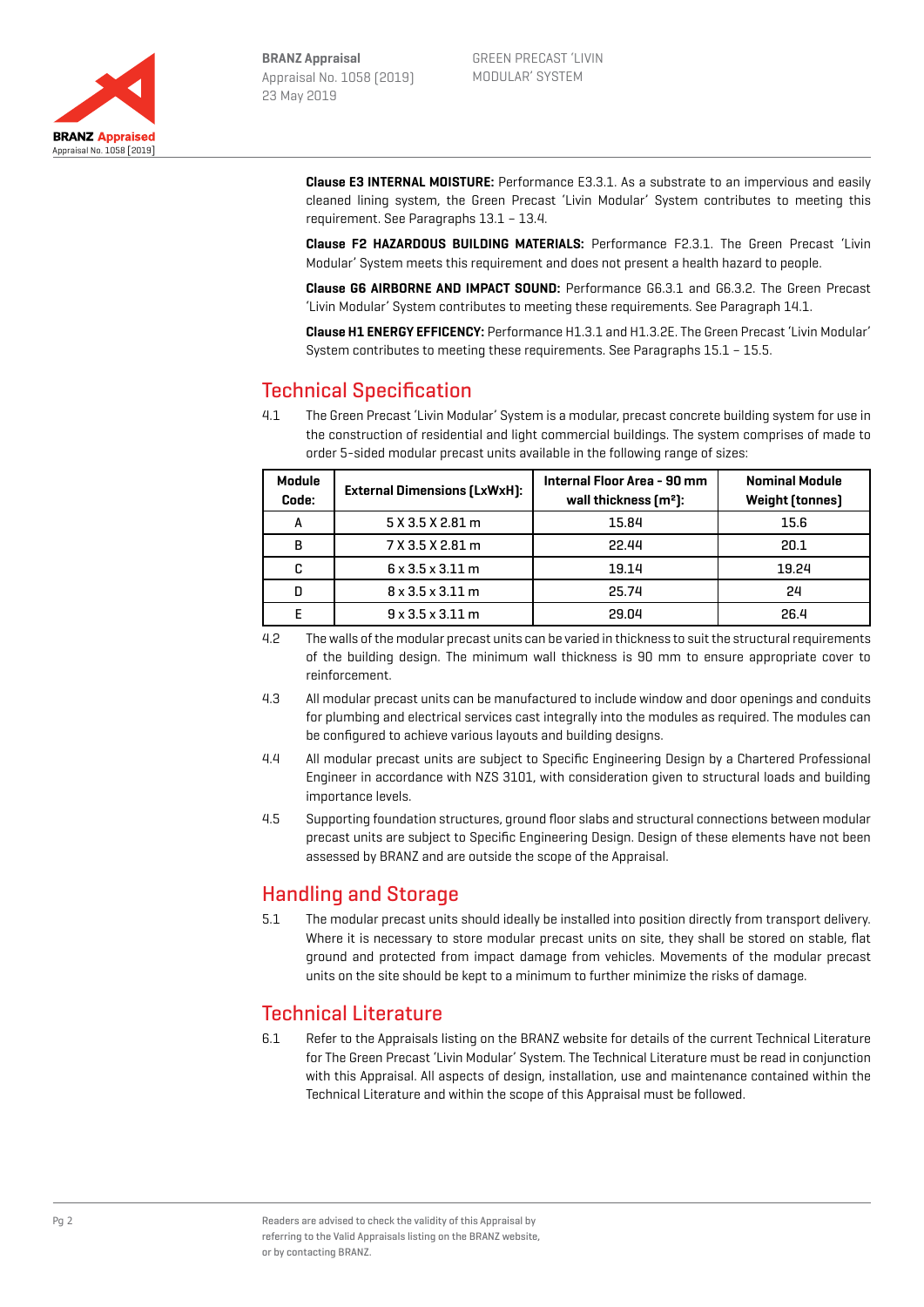

### Design Information

#### General

- 7.1 The Green Precast 'Livin Modular' System, when specifically designed and constructed in accordance with the Technical Literature, will meet the requirements of NZBC Clause B1 Structure. The Green Precast 'Livin Modular' System is intended for buildings up to a height of three storeys and shall in all cases be subject to specific engineering design by a Chartered Professional Engineer.
- 7.2 Window and door openings and conduits for plumbing and electrical services can be cast integrally into the modules as required. Green Precast Australia and the design Engineer should be consulted with to confirm the locations of any proposed openings or conduits to ensure they will not compromise the structural design of the finished construction.
- 7.3 Structural connection joints between all modular precast units and other interfacing building elements (foundations, roof framing and other constructions) shall be specifically designed by the Engineer. Suggested details for structural connections between units are given in the Green Precast 'Livin Modular' System Technical Literature.
- 7.4 Any constraints or restrictions that may limit site access for heavy vehicles and mobile cranes must be considered by the designer during the project feasibility stage. Access constraints can include the size, grade or location of the building site / platform as well as roads and access routes to the site and how close the modular precast units can be physically transported to their intended location before being craned into position.
- 7.5 Precast concrete provides a robust and stable substrate for the application of a wide number of cladding systems. Suggested exterior cladding details are given in the Green Precast 'Livin Modular' System Technical Literature. Final selection of cladding systems over the precast modules is the responsibility of the designer. Cladding systems for use over The Green Precast 'Livin Modular' System have not been assessed by BRANZ and are outside the scope of the Appraisal.
- 7.6 The Green Precast 'Livin Modular' System modular precast units are cast and finished to a high visual standard to all interior surfaces with any surface blemishes filled and smoothed. The interior surfaces are factory coated with a primer / undercoat paint layer, ready to accept an interior grade paint top coat once installed. The typical final interior finish of the modular precast units is a paint finish, however other surface finish materials and linings that are suitable to be adhered to a concrete substrate can also be used.

# **Durability**

#### Serviceable Life

- 8.1 The Green Precast 'Livin Modular' System is expected to have a serviceable life equal to that of similar precast concrete components. The serviceable life of the Green Precast 'Livin Modular' System is expected to be in excess of 50 years, where subjected to normal maintenance.
- 8.2 The minimum compressive strength of the concrete used in the construction of The Green Precast 'Livin Modular' System is typically 40 mPa, or otherwise nominated by the design engineer, with regard given to expected in-service environmental conditions.
- 8.3 Cover to steel must meet minimum values set out in NZS 3101 or otherwise nominated by the design engineer.

#### **Maintenance**

- 9.1 Conventional maintenance procedures typical of precast concrete may be used for buildings constructed using the Green Precast 'Livin Modular' System.
- 9.2 Any exposed concrete surfaces shall be inspected and cleaned at least annually, and any damage to the concrete repaired immediately. Any applied coatings or claddings must be maintained throughout the life of the building in accordance with the proprietor's instructions to ensure the ongoing protection of the structure.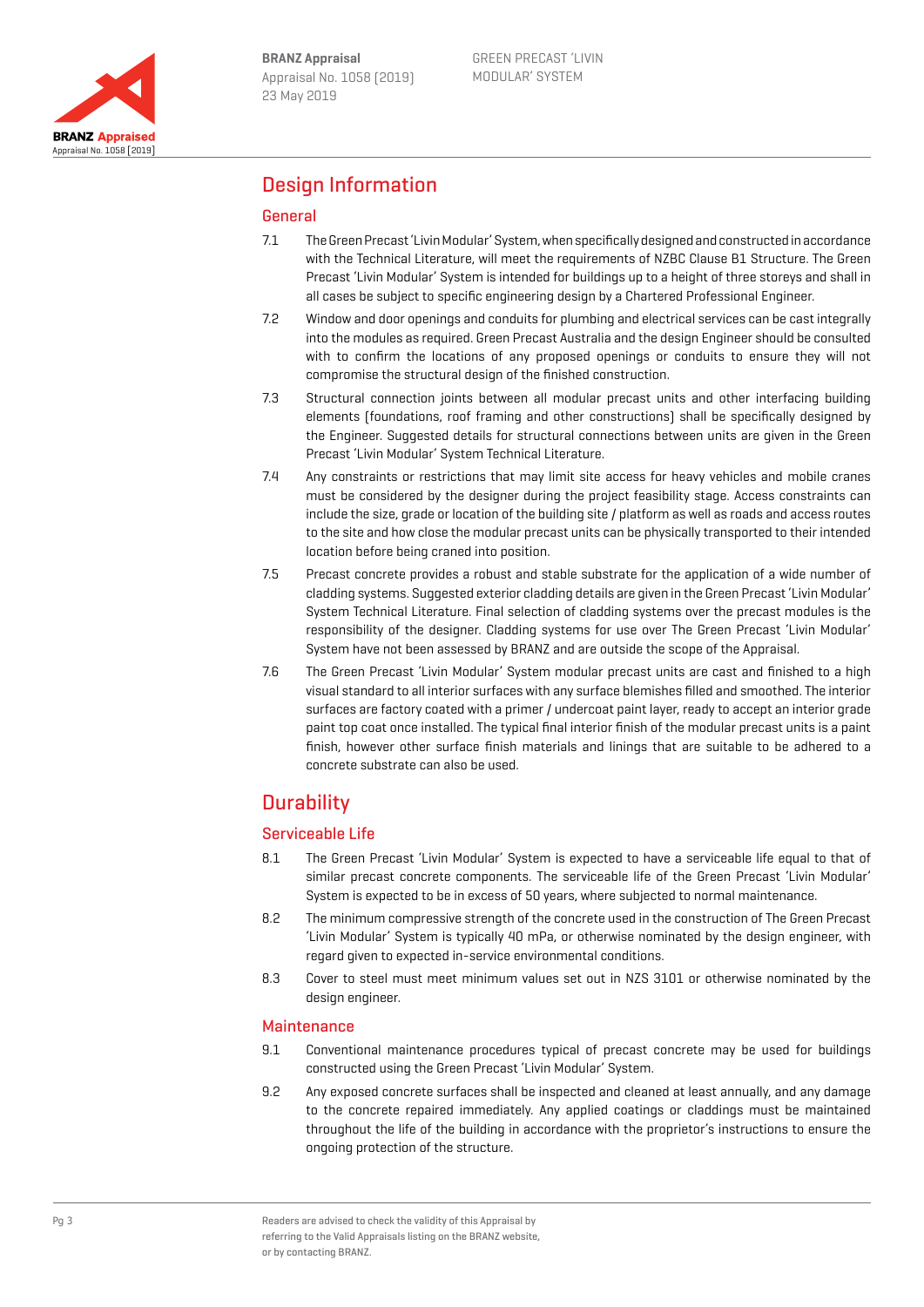

### Control of Internal Fire and smoke spread

10.1 Where walls or floors of buildings constructed using the Green Precast 'Livin Modular' System form separations between tenancies, the separations are required to have fire resistance ratings (FRR) in accordance with NZBC Acceptable Solutions C/AS1-C/AS7. Precast concrete typically provides good fire resistance rating, however the performance of sealed joints between the modular precast units, penetrations through walls and floors for pipes and cables must be considered in determining the FRR of the separation. Specific fire resistance ratings of the Green Precast 'Livin Modular' System have not been assessed by BRANZ and are outside the scope of the Appraisal.

## Control of External Fire Spread

11.1 Where walls of buildings constructed using the Green Precast 'Livin Modular' System are required to meet specific requirements for external spread of fire, protective coatings and claddings applied to the exterior surfaces of the precast modules shall be selected to meet these requirements based on information from the coating or cladding supplier. Cladding systems and coatings for use over The Green Precast 'Livin Modular' System have not been assessed by BRANZ and are outside the scope of the Appraisal.

## External Moisture

- 12.1 Cladding systems and coatings where applied over The Green Precast 'Livin Modular' System, shall be designed to meet the requirements of NZBC Clause E2 External Moisture. NZBC E2/AS3 provides suitable guidance for the weathertight design of precast concrete structures.
- 12.2 Conventional cladding systems intended to be installed over a framed wall such as weatherboards, sheet claddings and the like can be affixed to the Green Precast 'Livin Modular' System. Suggested exterior cladding details are given in the Green Precast 'Livin Modular' System Technical Literature. Final Selection of cladding systems and detailing of fixing methods to the precast modules is the responsibility of the designer. Cladding systems for use over The Green Precast 'Livin Modular' System have not been assessed by BRANZ and are outside the scope of the Appraisal.
- 12.3 Ground clearances in accordance with NZBC E2/AS3 must be maintained throughout the life of the building. Where the proprietor of any selected cladding system specifies ground clearances exceeding those given in E2/AS3, these shall take precedence.
- 12.4 Window and door openings cast integrally into the modules are profiled to meet the joinery opening detailing given in E2/AS3 details. Other detailing can be accommodated to integrate with selected cladding / joinery detailing upon request.

### Internal Moisture

- 13.1 Impervious interior linings and coatings as required in areas subjected to watersplash can be selected in accordance with NZBC E3/AS1.
- 13.2 Precast concrete provides a robust and stable substrate for the application of a wide number of coating and lining systems. Suggested interior lining details are given in the Green Precast 'Livin Modular' System Technical Literature. Final selection of lining systems over the precast modules is the responsibility of the designer. Coating and lining systems for use over The Green Precast 'Livin Modular' System have not been assessed by BRANZ and are outside the scope of the Appraisal.
- 13.3 Adequate thermal resistance to walls and ceilings must be provided to discourage fungal growth in service areas. NZBC Acceptable Solution E3/AS1 gives acceptable R values for finished construction.
- 13.4 Where the Green Precast 'Livin Modular' System is to b used to construct multiple residential tenancies in one building, consideration must be given in the design to meeting the requirements of NZBC Clause E3 Internal Moisture for containment and discharge of freewater from accidental overflow resulting from sanitary fixtures or sanitary appliances.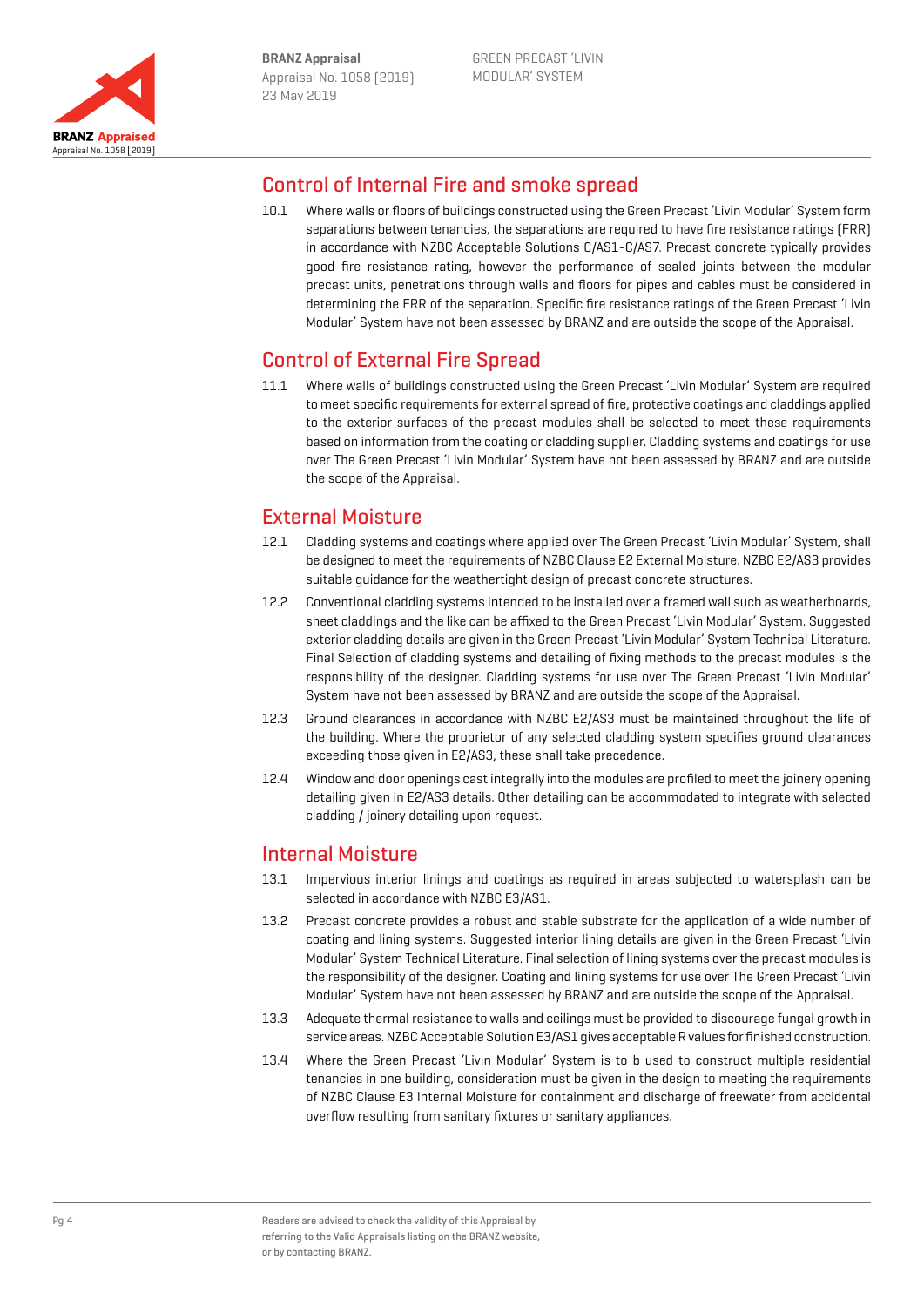

### Airbourne and Impact Sound

14.1 Precast concrete elements typically provide a high level of sound reduction between occupancies or adjoining spaces. The Green Precast 'Livin Modular' System, when designed and constructed in accordance with the Technical Literature, can contribute to meeting the requirements of NZBC Clause G6 Airbourne and Impact Sound. Consideration should be given in the building design to ensuring requirements for Sound Transmission Class (STC) and Impact Insulation Class (IIC) are met by the finished construction.

# Energy Efficiency

- 15.1 The Green Precast 'Livin Modular' System, when designed and constructed in accordance with the Technical Literature, can contribute to meeting the requirements of NZBC Clause H1 Energy Efficiency. It is the responsibility of the designer to ensure that compliance with the requirements of NZBC Clause H1 are achieved by the completed building, which will typically involve calculation of construction R-values, or thermal modelling.
- 15.2 Precast concrete is considered by H1/AS1 to be high thermal mass construction, recognising the benefits in the thermal performance when thermal mass is used appropriately. To be beneficial, thermal mass must be integrated into the building with sound passive solar design.
- 15.3 On request, the modular precast units can be manufactured with a 60 mm thick EPS foam insulation layer cast into the walls of the units. In this configuration, the nominal wall thickness of the units is 200 mm.
- 15.4 Thermal insulation can typically be incorporated into the finished design by fitting insulating materials to the exterior or interior surfaces of the modular precast units and installing within roof spaces.
- 15.5 If the Green Precast 'Livin Modular' System is to contain an embedded heating system, then it must achieve the minimum construction R-values as given in H1/AS1 for elements containing embedded heating systems.

# Installation Information

- 16.1 Installation must be carried out in accordance with the Technical Literature and this Appraisal by, or under the supervision of, a Licensed Building Practitioner (LBP) with the relevant Licence Class.
- 16.2 Installation of Green Precast 'Livin Modular' System must be in accordance with the Technical Literature. The main items for consideration are summarized here.
	- ¬ Site preparation a flat, level platform must be prepared. Where fill material is used to prepare the site, it should be tested to ensure that it meets the ground bearing capacity specified by the engineer. Cut platforms should not be left exposed to dry out for any significant time, particularly where the underlying soils are identified as expansive.
	- ¬ Concrete floor slab the ground floor slab shall be prepared and poured in accordance with the engineer's design. The floor slab will typically feature 100 x 30mm deep set downs in which the precast modules are placed. The prepared slab must be thoroughly checked for line, level and squareness prior to concrete pour – this will ultimately influence its ability to readily accept the placement of the precast modules.
	- ¬ The completed slab is checked with a laser level. Where necessary, plastic packers are placed within slab rebates to ensure correct alignment and level of the modular precast units when placed.
	- ¬ Placement of modular precast units non-shrink grout is placed in all rebates immediately prior to placement of the modular precast units. Following placement, excess grout is troweled off from the joints and made good.
	- ¬ Structural connections structural connections including welded, bolted or alternative connection methods shall be made in accordance with the engineer's design.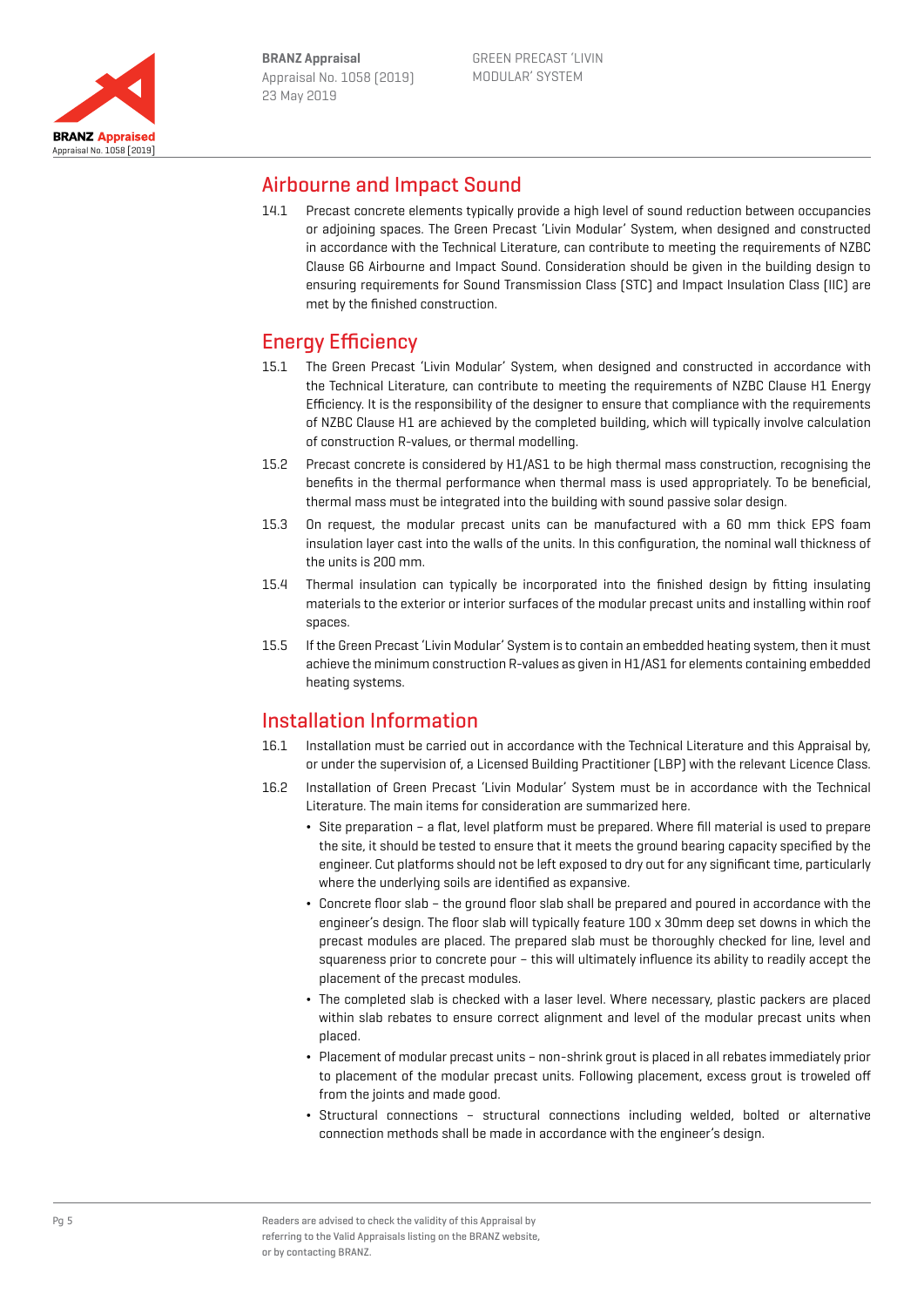

- ¬ Placement of other building elements installation of claddings, insulation, interior linings, services, joinery, roofing and roof structures can be completed in accordance with the instructions of the designer. Whilst the modular precast units are relatively unaffected by rain or moisture, construction should be programmed in a sequence that gives adequate protection to other moisture sensitive building elements and materials.
- 16.3 All concrete used in the construction of buildings on site using the Green Precast 'Livin Modular' System must be placed, finished and cured in accordance with the requirements of NZS 3109.

## Health and Safety

17.1 It is the site managers responsibility to ensure that adequate space is provided on the construction site for the delivery, unloading, storage and placement of modular precast units and to ensure the safety of construction workers and the public. It is the site managers responsibility to ensure that the site complies with the relevant provisions of NZBC Clause F5 Construction and Demolition Hazards.

## Basis of Appraisal

The following is a summary of the technical investigations carried out.

### BRANZ Investigations

- 18.1 A structural review of The Green Precast 'Livin Modular' System was undertaken by BRANZ structural engineers and found to be satisfactory.
- 18.2 A Durability assessment has been provided by BRANZ technical experts.
- 18.3 The Technical Literature has been reviewed by BRANZ and found to be satisfactory.
- 18.4 Inspections of Green Precast 'Livin Modular' System installations being placed and completed installations have been made by BRANZ to assess the practicability of installation, and to examine completed installations.

### **Quality**

- 19.1 Green Precast Australia is responsible for the quality of the components supplied for the Green Precast 'Livin Modular' System.
- 19.2 Quality of on-site construction is the responsibility of the building contractor.
- 19.3 Designers are responsible for incorporating The Green Precast 'Livin Modular' System into the design of buildings.
- 19.4 Building owners are responsible for the maintenance of The Green Precast 'Livin Modular' System in accordance with the instructions of Green Precast Australia.

### Sources of Information

- ¬ AS/NZS 4671: 2001 Steel reinforcing materials.
- ¬ NZS 3101: 2006 Concrete structures standard.
- ¬ NZS 3104:2003 Specification for concrete production.
- ¬ NZS 3109:1997 Concrete construction.
- ¬ NZS 3604:2011 Timber-framed buildings.
- ¬ NZS 4218:2009 Thermal insulation Housing and small buildings.
- ¬ Acceptable Solutions and Verification Methods for the New Zealand Building Code Structure Clause B1, Ministry of Business, Innovation and Employment, First Edition July 1992 [Amendment 17, 30 November 2018].
- ¬ Acceptable Solutions and Verification Methods for the New Zealand Building Code Durability Clause B2, Ministry of Business, Innovation and Employment, Second Edition February 1998 [Amendment 10, 30 November 2018].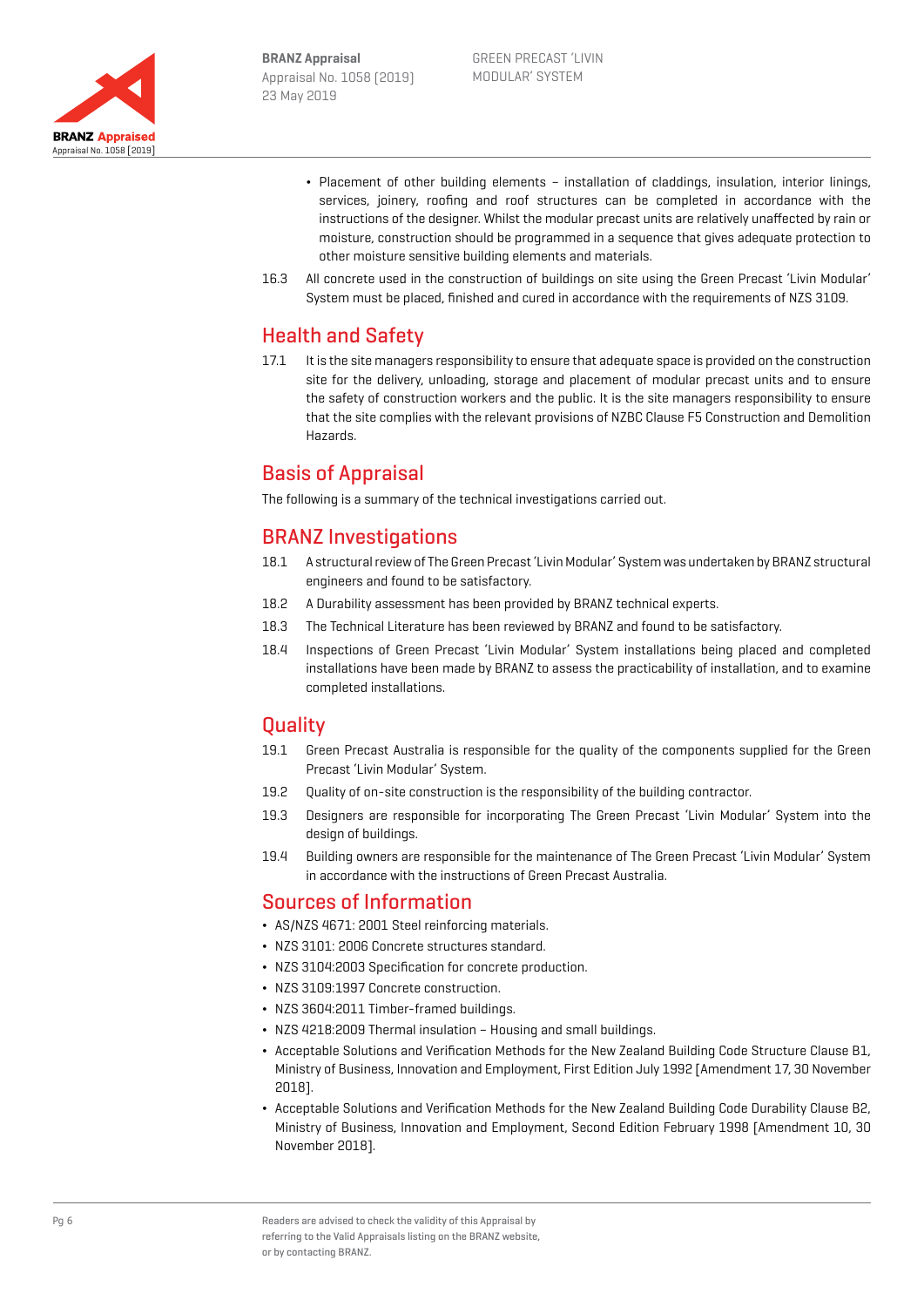



- ¬ Acceptable Solutions and Verification Methods for the New Zealand Building Code Protection From Fire Clause C, Ministry of Business, Innovation and Employment, New Document April 2012 [Amendment 4, 1 January 2017].
- ¬ Acceptable Solutions and Verification Methods for the New Zealand Building Code External Moisture Clause E2, Ministry of Business, Innovation and Employment, Third Edition July 2004 [Amendment 8, 30 November 2018].
- ¬ Acceptable Solutions and Verification Methods for the New Zealand Building Code Internal Moisture Clause E3, Ministry of Business, Innovation and Employment, Second Edition February 1998 [Amendment 6, 1 January 2017].
- ¬ Acceptable Solutions and Verification Methods for the New Zealand Building Code Hazardous Building Materials Clause F2, Ministry of Business, Innovation and Employment, First Edition July 1992 [Amendment 3, 1 January 2017].
- ¬ Acceptable Solutions and Verification Methods for the New Zealand Building Code Construction and Demolition Hazards Clause F5, Ministry of Business, Innovation and Employment, First Edition July 1992.
- ¬ Acceptable Solutions and Verification Methods for the New Zealand Building Code Airborne and Impact Sound Clause G6, Ministry of Business, Innovation and Employment, First Edition July 1992 [Amendment 2, 1 December 1995].
- ¬ Acceptable Solutions and Verification Methods for the New Zealand Building Code Energy Efficiency Clause H1, Ministry of Business, Innovation and Employment, Fourth Edition January 2017 [Amendment 3, 1 January 2017].
- ¬ Ministry of Business, Innovation and Employment Record of Amendments for Compliance Documents and Handbooks.
- ¬ The Building Regulations 1992.